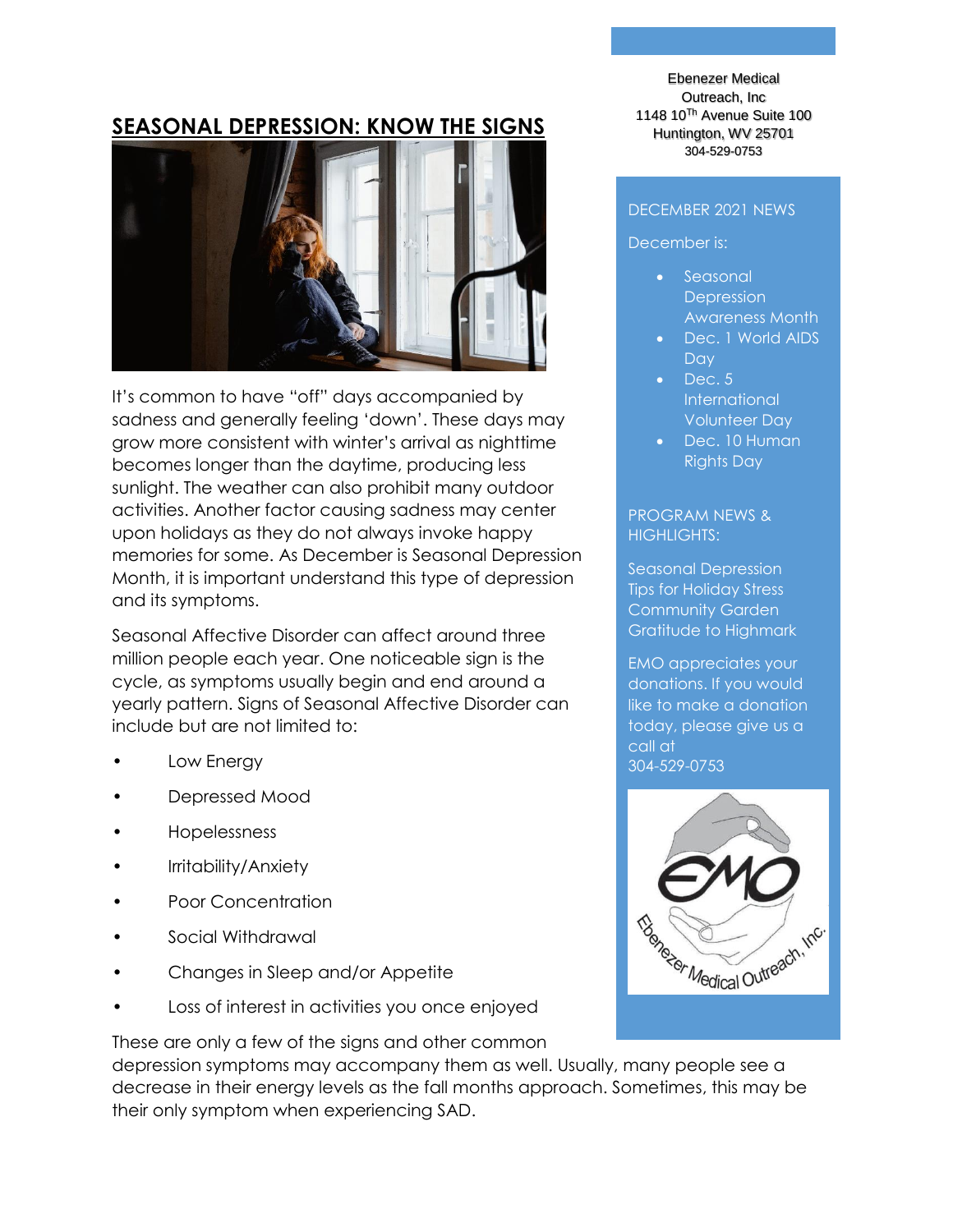Therapists recommend sticking to a regular sleep schedule along with maintaining a healthy well balanced diet. If symptoms persist or worsen, it is recommended to seek counseling and medication treatment.

Other treatments could include practicing yoga along with meditation. It is also a possibility to allow more light into your home by opening blinds, and trimming trees back which may be blocking your windows. Seasonal depression is a season, and as with all seasons in life; they pass over time.

# **HOLIDAY STRESS MANAGEMENT:**

The holidays are a magical time but for many the stress in creating lifelong memories start to become overwhelming. Ebenezer Medical Outreach is here to offer helpful tips for anyone struggling.



- Manage your expectations. Memories don't need to be bought, they only need to be made. It is important to not stretch a financial budget which can create more worry for the months to come.
- Honor the emotions being felt and understand perfection isn't an unattainable goal. Give grace to yourself and others.
- Take time to enjoy and be present. Oftentimes, the hustle and bustle leave many distracted. Sit down and soak in the ambiance created by this special season.
- Start a new tradition. It can be something simple like driving around to look at the holiday lights, or baking cookies with family.
- Give gratitude for good things. Saying 'thank you' can be a reminder for the things we do have instead of placing focus on what we want or haven't yet attained.